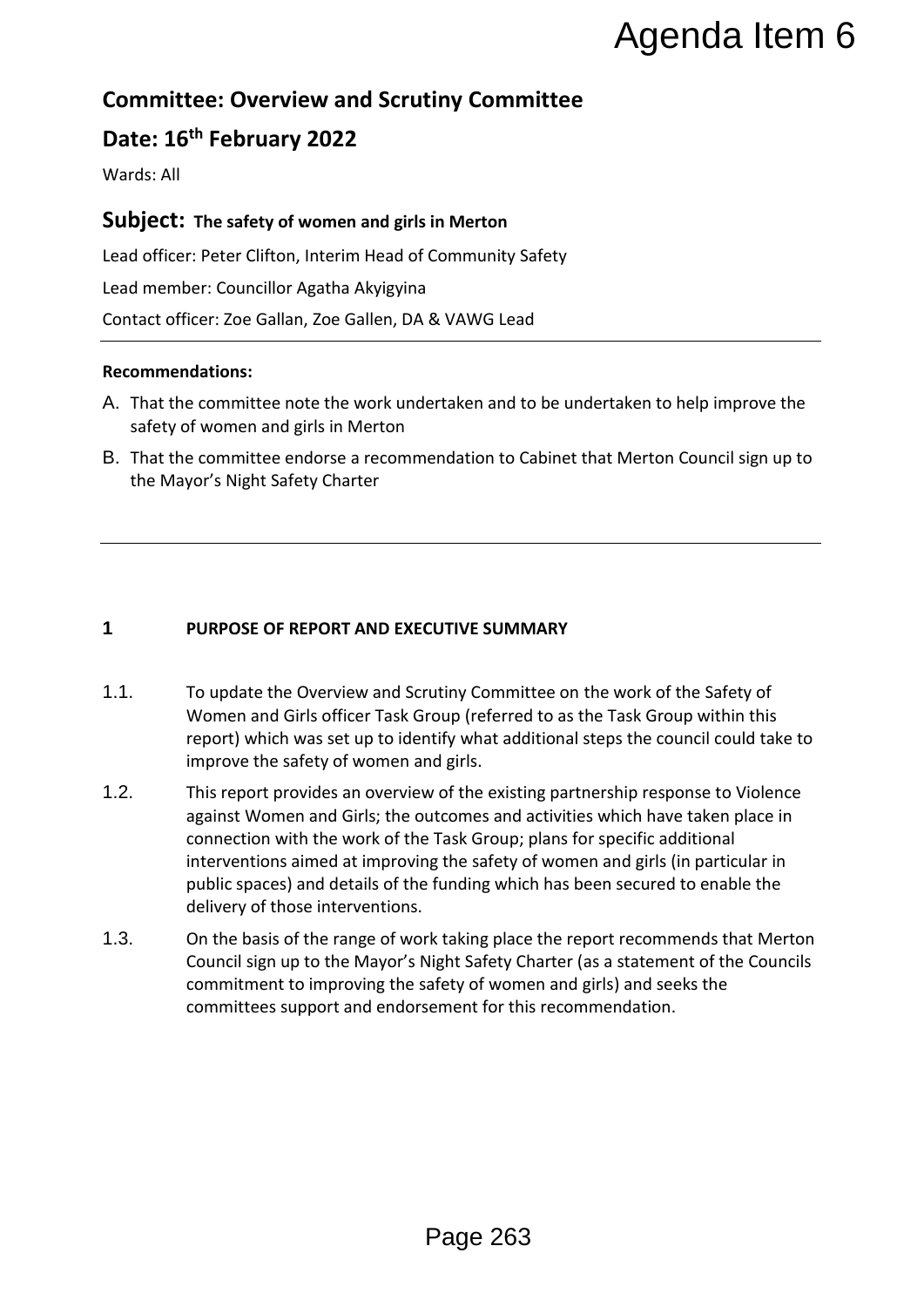## **2 DETAILS**

## 2.1. **Background context**

## 2.2. April 2021 Merton Council motion

2.3. Members raised a council motion following the murder of Sarah Everard at the April 2021 full council meeting. The motion was resolved as follows:

> *'That the council consider and note the content of the report, recognising that misogyny is systemic, and acknowledging the hurt and anger expressed more recently by women and girls in response to the murder of Sarah Everard, which was in part calling for their lived experience to be listened to and real action taken to address their concerns. Council calls on Cabinet to:*

- *a) Develop safe and confidential opportunities for women and girls to share their experiences with the Council and other appropriate authorities to inform their work in changing male behaviour to reduce VAWG; and*
- b) *Explore how restorative justice processes might be utilised to provide victims with an additional form of support and means of reducing VAWG.'*

## 2.4. Analysis of crime data and consultations

- 2.4.1 Overall Merton remains one of London's safest boroughs. During 2021 there were **12,876** total crimes reported, equating to a rate of **61.1** per 1000 population (the **3rd** lowest crime rate out of 32 London boroughs). During the same period there were 4188 Violence against the Person offences, equating to a rate of **19.9** per 1000 population (the **4th** lowest rate out of the 32 boroughs).
- 2.4.2 We know that for certain crime types a disproportionate number of the victims are women or girls, in particular Sexual offences (**85%** of victims) and Domestic Abuse offences (**72%** of victims). In response to which a comprehensive partnership response is in place which aims to prevent Domestic Abuse through early intervention as well as support victims, survivors and their children. We are also aware that, in London, people from ethnic minorities face a disproportionately high risk of become a victim of violent crime; and also aware of the findings and recommendations from the '*Invisible survivors – The long wait for justice*'<sup>1</sup> report by HMICFRS which highlights the importance of ensuring that all women are listened to<sup>2</sup> and of working to ensure that victims of violent crime who are women from ethnic minorities do not face additional barriers when seeking help and support.
- 2.4.3 Recent events, including the tragic murders of Sarah Everard in Clapham in March 2021, of Sabina Nessa in Greenwich in September 2021, and of Wafah Yasmin Chkaifi in Maida Vale in January 2022, have led to an increased focus on the safety

<sup>&</sup>lt;u>.</u> 1

https://assets.publishing.service.gov.uk/government/uploads/system/uploads/attachment\_data/file/9630 07/Invisible\_survivors The\_long\_wait\_for\_justice.pdf

<sup>2</sup> One step we will be taking her towards this will be through launching a Safety of Women and Girls at night survey (see section 2.36 for details).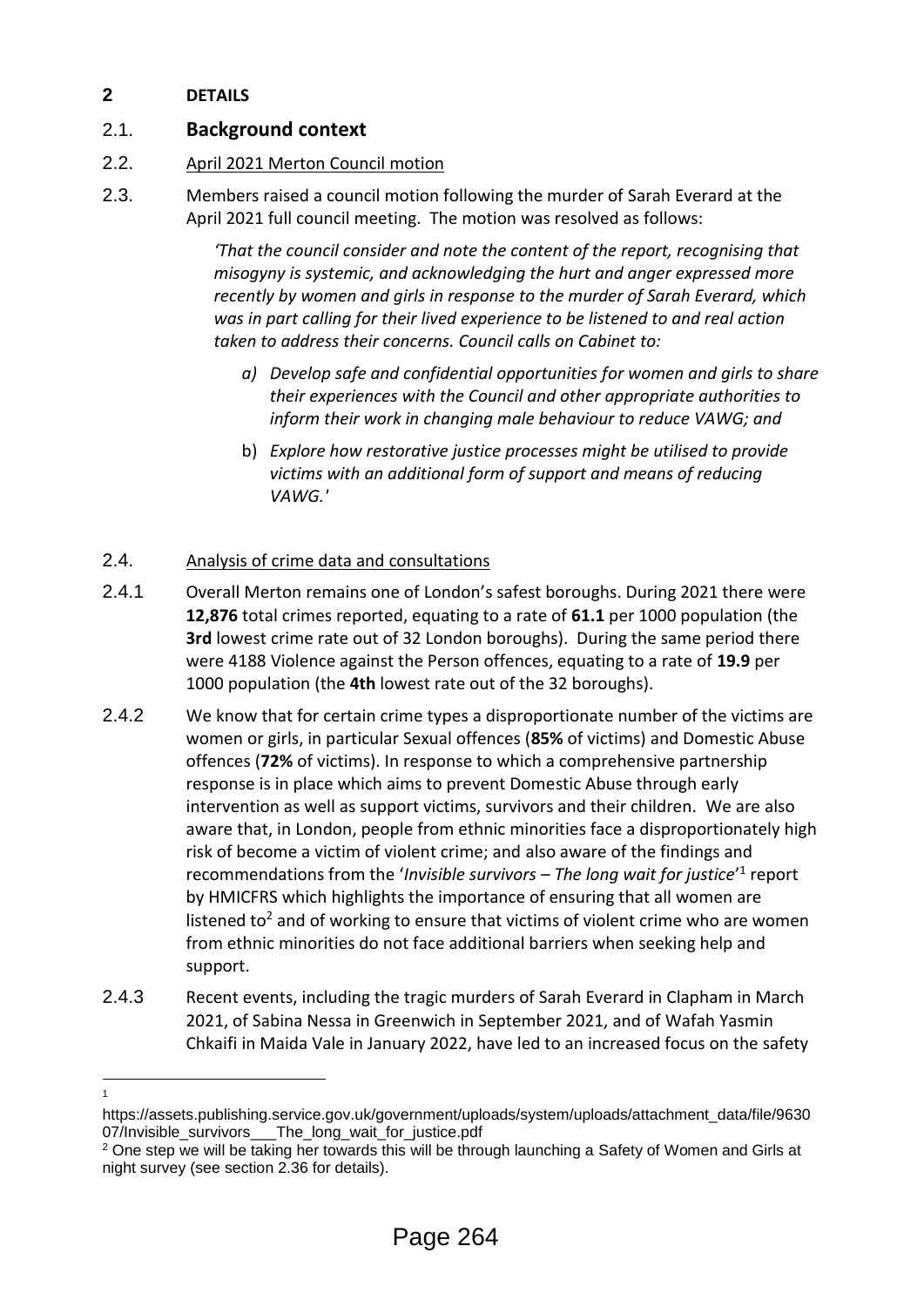of women and girls in public spaces. Locally, residents' responses to the Safer Merton Community Safety Survey reveal:

- An increase in the proportion of female respondents reporting feeling unsafe outside at night (**45%** in the 2021 survey compared to **38%** in the 2019 survey).
- Female respondents were almost **1.5** times more likely to report feeling unsafe outside at night than male respondents.
- Substantial difference between perception of safety between the daytime and the night time (**38%** of females reported feeling unsafe outside after dark, compared to only **5%** feeling unsafe in the daytime).
- 2.4.4 The importance residents place on the safety in public spaces was also reflected in some of the themes to emerge from the Your Merton Survey (conducted during spring and summer 2021) including that:
	- Residents wanted the borough to be accessible, safe and clean. Residents didn't always feel safe in public spaces a night
	- Residents consider it important that parks are maintained to be safe, clean and accessible shared spaces.

## 2.5. **What we have been doing**

## 2.6. Existing partnership response to VAWG

- 2.7. Safer Merton continues to co-ordinate the partnership approach to respond to VAWG as part of its core business. VAWG also remains a strategic priority for the Safer and Stronger Executive Board (SSEB), the statutory community safety partnership for Merton. Interventions and activities include:
	- The management of the VAWG Strategic Board (Quarterly meetings).
	- Developing a new VAWG strategy (the new Strategy is due to be launched during September 2022). The Merton VAWG board is looking at adding a specific priority partnership objective within the VAWG strategy to 'improve the safety of women and girls'
	- Developing and delivering the annual VAWG action plan (in line with the Strategy, the new plan is due to be launched during September 2022)
	- Holding the three-weekly DV MARAC meetings.
	- Continuing to raise awareness of Domestic Violence and Abuse (DVA) and VAWG across the council, partnership and community.
	- Ensuring we meet the policy and statutory requirements, specifically conducting Domestic Homicide Reviews.
- 2.8. Commissioning and managing the delivery of front line services for victims of Domestic Abuse: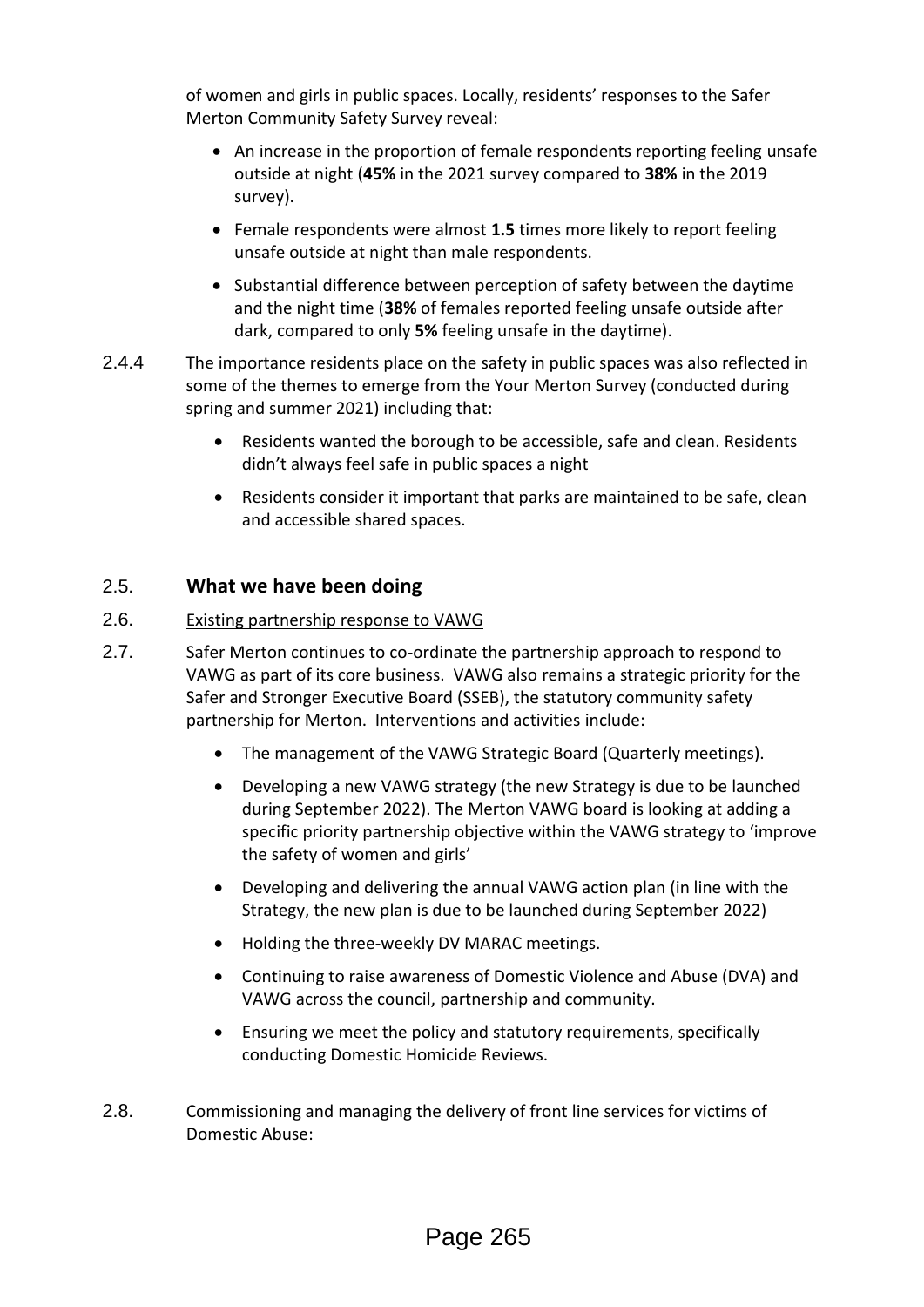- The Independent Domestic Violence Advocacy Service (IDVA).
- Running virtual weekly One Stop Shop drop in surgeries.
- Joint Commissioning of the complex needs IDVA service and refuge with Wandsworth, Kingston and Richmond.
- Refuge provision 17 beds provided through Hestia.

## 2.9. Public realm works to improve safety in outdoor spaces

- 2.10. The Council is increasing its focus on safety in public spaces across the borough with a view to assessing options for crime prevention and improved safety at locations residents have raised concerns about. A recent example of this is the work currently underway in relation to Wandle Park (see 2.11 below).
- 2.11. In response to concerns raised by residents, the Council, working together with the Police, is conducting a review of crime prevention and safety measures in and around Wandle Park. The review is looking into how to design out crime in the park and is being supported by the Met's *Designing out Crime Team*.
- 2.12. The Council is also receiving a number of requests from residents to review lighting standards at various locations and we will do this as part of our work to help ensure safety.

#### 2.13. Metropolitan Police

- 2.14. In November 2021, the Metropolitan Police launched the Met action plan to tackle violence against women and girls. The plan brings together all the Met's work to prevent violence against women and girls in public spaces, domestic settings and online. It also outlines an internal focus to raise professional standards of officers and staff and root out those who display unacceptable behaviour towards women.
- 2.15. The Met are also stepping up police activity to prevent night-time violence, piloting Project Vigilant, an operation to tackle predatory offending around the night-time economy where teams of plain clothed and uniform officers are deployed together to identify and prevent predatory offending around busy night time spots.
- 2.16. The Met VAWG plan<sup>3</sup> sets out to:
	- Increase the number of perpetrators brought to justice for violence against women and girls;
	- Improve the processes and victim care across the criminal justice system to improve outcomes;
	- Reduce the likelihood of women and girls becoming repeat victims;
	- Increase women's confidence in the police and, in doing so, improve the reporting of crimes, which disproportionately affects women and girls in London;

<sup>1</sup> <sup>3</sup> [Commissioner launches Met action plan to tackle violence against women and girls | Metropolitan Police](https://news.met.police.uk/news/commissioner-launches-met-action-plan-to-tackle-violence-against-women-and-girls-436919)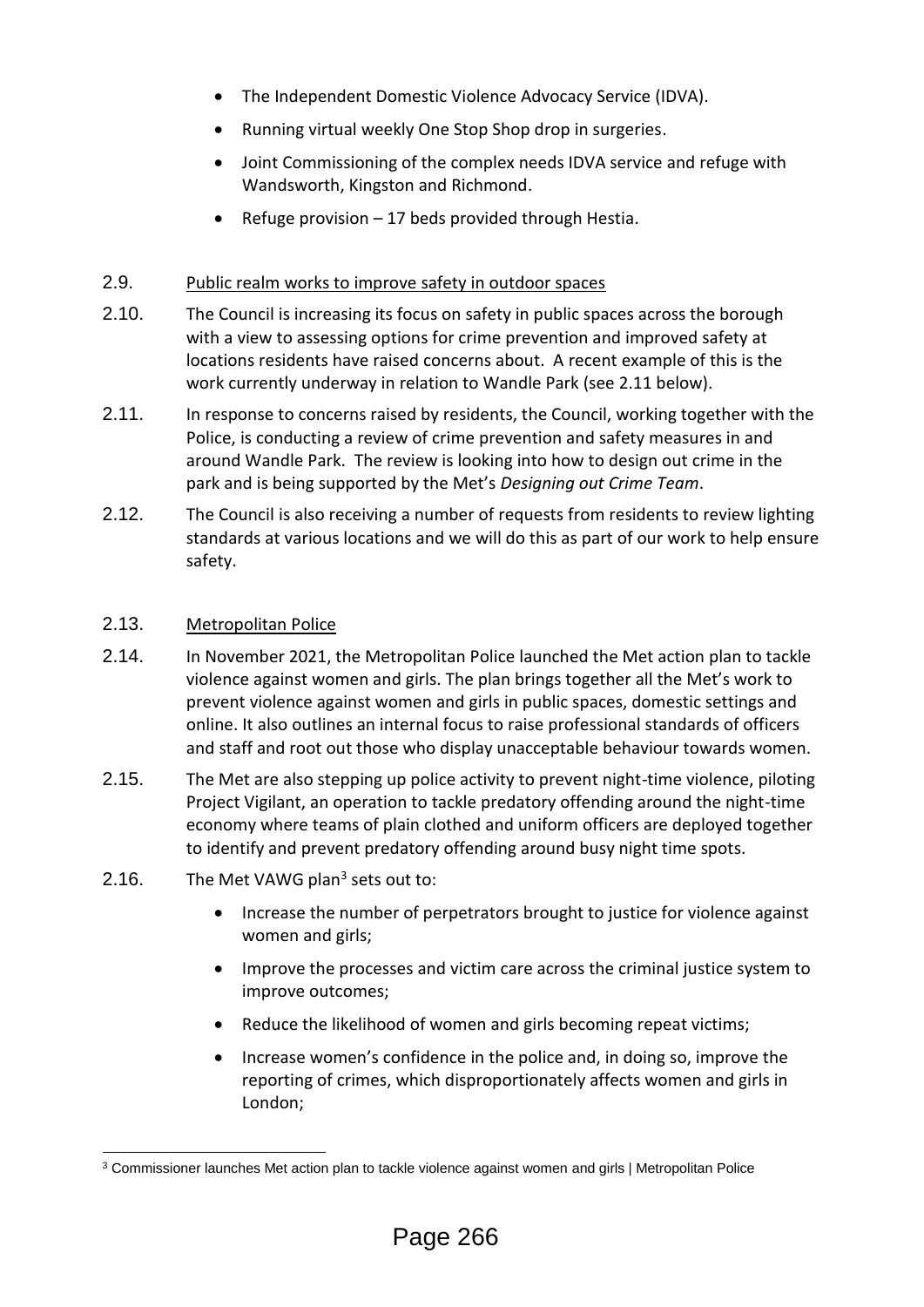- See an increase in reporting to the police, but a decrease in prevalence;
- Intensify work to tackle sexual misconduct and domestic violence by officers and staff;
- 2.17. Officers will also continue to work with licensing venues, delivering the refreshed safety campaign *Ask for Angela*<sup>4</sup> and providing vulnerability training to staff.
- 2.18. '*Ask for Angela*' is a safety initiative which is being rolled out to bars, clubs and other licensed businesses across London. People who feel unsafe, vulnerable or threatened can discreetly seek help by approaching venue staff (at the participating venues) and asking them for 'Angela'. This code-phrase will indicate to staff that they require help with their situation and a trained member of staff will then look to support and assist them.
- 2.19. The Met has also now rolled out the Walk and Talk initiative across London, with women joining officers on patrol so that Met officers can hear first-hand what needs to change.
- 2.20. Streetsafe<sup>5</sup> is an online interactive survey launched by the Met for anyone to anonymously tell the police about public places where they felt or feel unsafe, because of environmental issues, for example street lighting, abandoned buildings or vandalism and/or because some behaviours, e.g. being followed or verbally abused. Safer Merton will continue to liaise with the police to ensure that information provided relating to Merton is shared with the council to further inform our local approach to locations. More broadly the Safer Merton team will explore ways to make it easier for residents to make us aware of locations where they feel unsafe (including looking at good practice and innovative approaches being used elsewhere<sup>6</sup>)
- 2.21. Lone plain clothed officers, including those reacting to incidents whilst off-duty, will proactively provide verification of their identity and purpose to any lone woman they need to engage with using a video call to a uniformed supervisor in one of their police operation rooms. This is in addition to showing their warrant card.

<sup>1</sup> <sup>4</sup> https://www.met.police.uk/AskforAngela

<sup>5</sup> [www.police.uk/streetsafe](http://www.police.uk/streetsafe)

<sup>&</sup>lt;sup>6</sup> For example the Women's Safety in Public Places in Hackney Project

https://hackneywomenssafety.commonplace.is/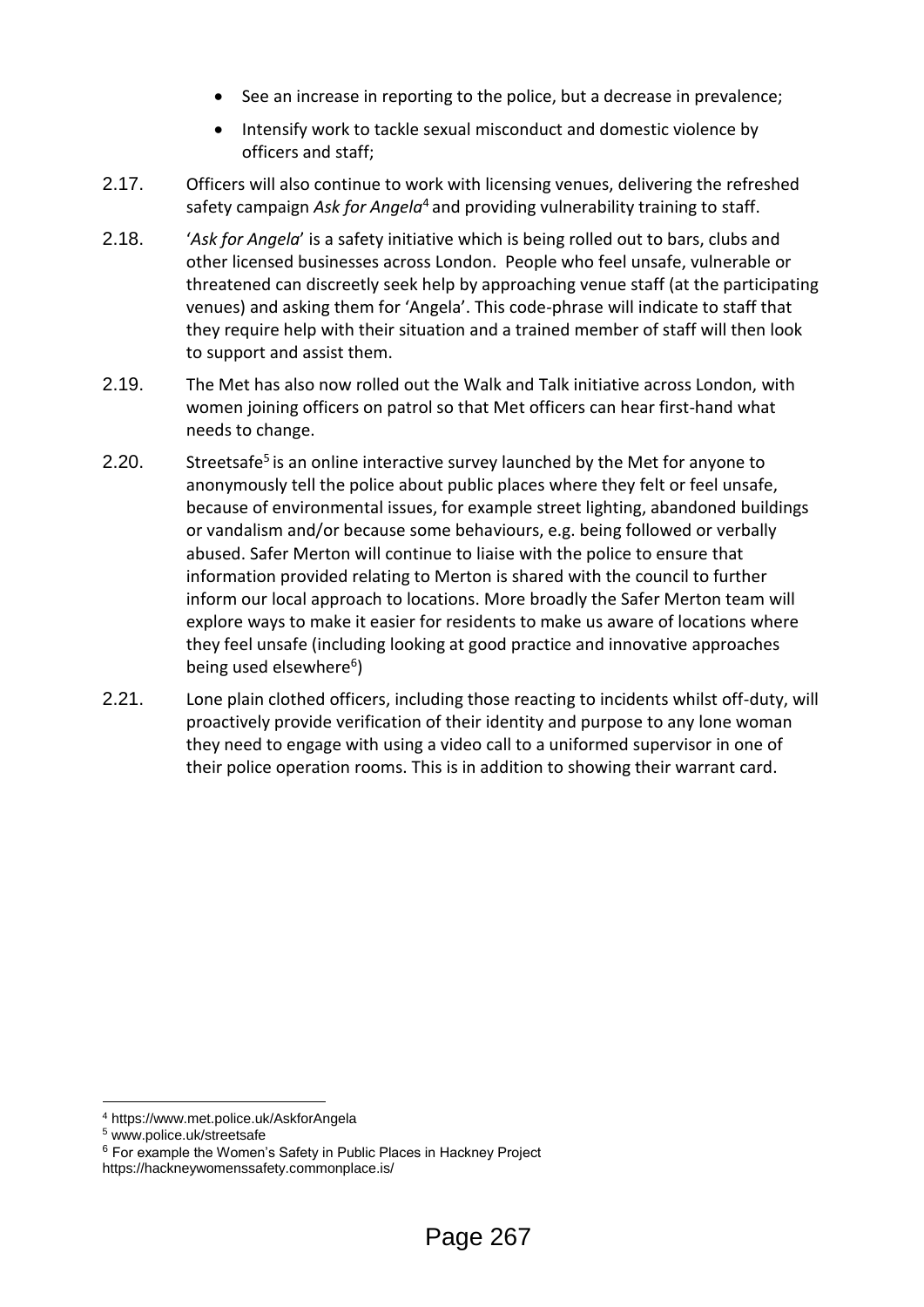## Transport for London

TFL also delivered a full publicity campaign<sup>7</sup> with explicit explanations of what sexual harassment actually is and that it must stop. TFL also implemented a shared taxi for the popular night time bus routes to take the 'last mile home' from the bus to home.

TFL have, within their campaign, been clear on their zero tolerance approach to any form of unwanted sexual behaviour.

Victims and bystanders are encouraged to report incidents so that action can be taken against offenders.

Between 2019 and 2020, the latest data available from TFL, 1,884 sexual offences were reported on London's transport network, the vast majority of which occurred on the Tube.



However, TfL have continues to stress that harassment goes largely unreported, with a YouGov survey from 2020 suggesting that up to 90% of offences are not reported.

## 2.22. SOLACE Women's Aid

<u>.</u>

2.23. Solace Women's Aid launched a campaign targeting men and the need to change behaviour and participate in helping women and girls feel safe. The 'Good Guy Guide'<sup>8</sup> highlights that 'you are a good guy, but the woman walking alone on the street doesn't know that' and suggests a set of simple actions men can take to help women and girls feel safer.

<sup>7</sup> https://www.bbc.co.uk/news/uk-england-london-59056619

https://www.standard.co.uk/news/london/london-underground-sexual-harassment-crackdown-tfl-tube-met-policeb962637.html

<sup>8</sup> https://www.solacewomensaid.org/news/solace-works-mc-saatchi-and-token-man-launch-good-guys-guide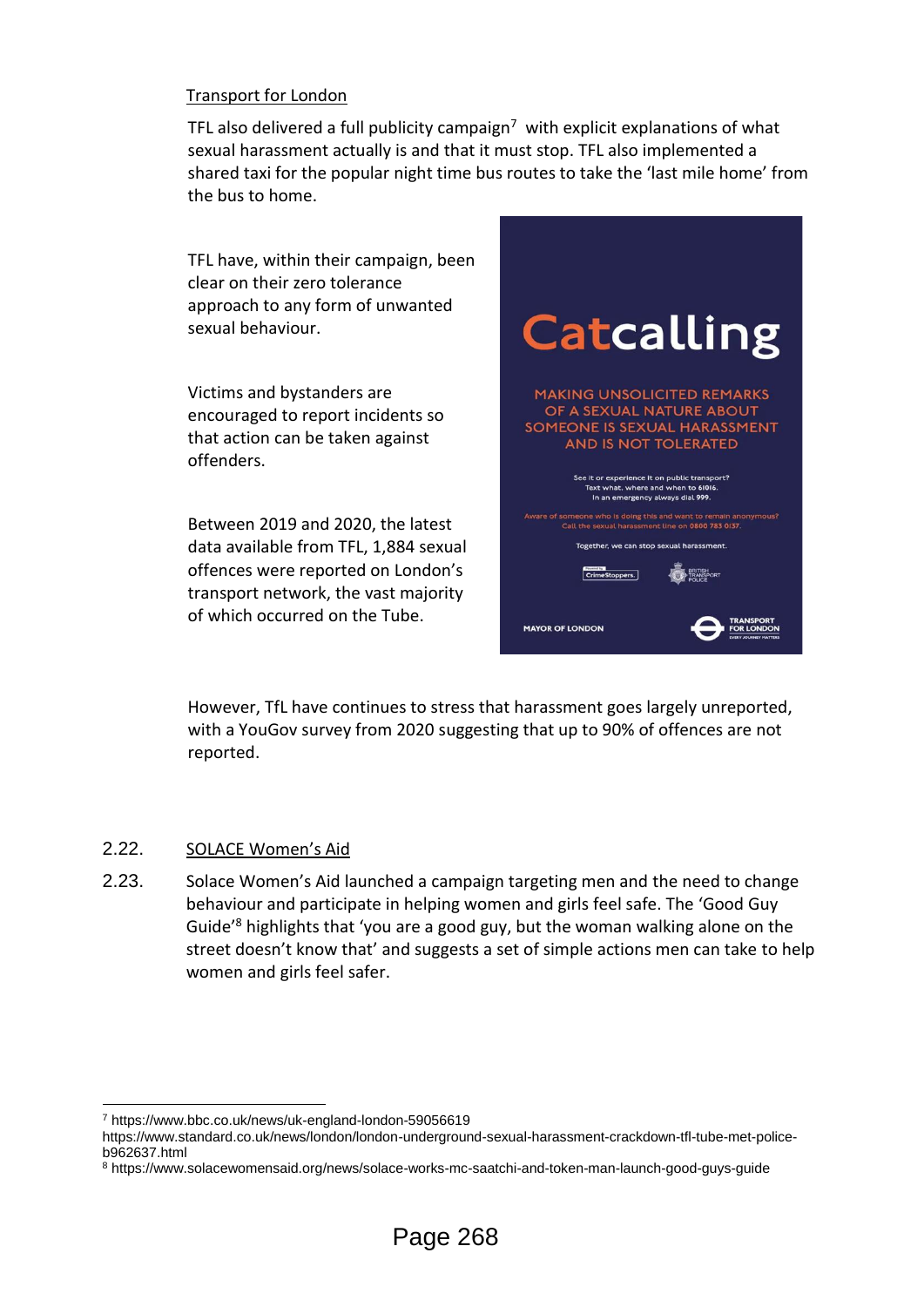## 2.25. **Additional focus on improving the safety of women and girls**

- 2.26. In order to respond to the April 2021 Council motion (as detailed in this report in section 2.2) and to identify more broadly, what else, the council can do to improve the safety of women and girls in Merton, officers established a task group with the first meeting held in June 2021. The Task Group has focussed on:
	- i. Capturing the activities of the council and its partners that supported the safety of women and girls.
	- ii. Considering the wider policy and good practice on responding to the safety of women and girls.
	- iii. Identifying how we can engage with and capture the experience of women and girls in Merton.
	- iv. Identifying further interventions and approach that could enhance our response and resource implications
- 2.27. A range of activities have been carried out by or in connection with the partnership organisations supporting the work of the Task Group, these include:

## **Conducting Focus group sessions**:

- o Councillors Focus Group on Safety of Women and Girls The Safer Merton team held this session on the 29<sup>th</sup> November. At the session an outline of the work of the Task Group was provided as well as discussion exploring questions around policy, good practice, and the work of the wider partnership. The session also provided an opportunity for key points emerging from the work of the Task Group to be shared and for input and feedback to be sought from members.
- o Licencing focus session: Led by the Councils Licensing Team, this session focused on exploring the opportunities for engagment with licensed premises on the borough to a) raise awareness of and increase participation in the 'Ask for Angela'<sup>9</sup> campaign and b) provide training to licensed premises which explore what vulnerability is, how to identify it and appropriate interventions.

## **Delivering training and awareness raising**:

 $\circ$  License premises across the borough have been contacted<sup>10</sup> to raise their awareness of the 'Ask for Angela' Campaign and to encourage them to participate in the WAVE training<sup>11</sup> program which is focused on helping ensure that staff ensure staff are trained and confident to

<u>.</u>

<sup>9</sup> https://www.met.police.uk/AskforAngela

<sup>&</sup>lt;sup>10</sup> During November and December 2021

<sup>11</sup> https://www.safersounds.org.uk/news/safer-sounds-met-police-and-mayor-of-london-launch-refreshed-waveprogramme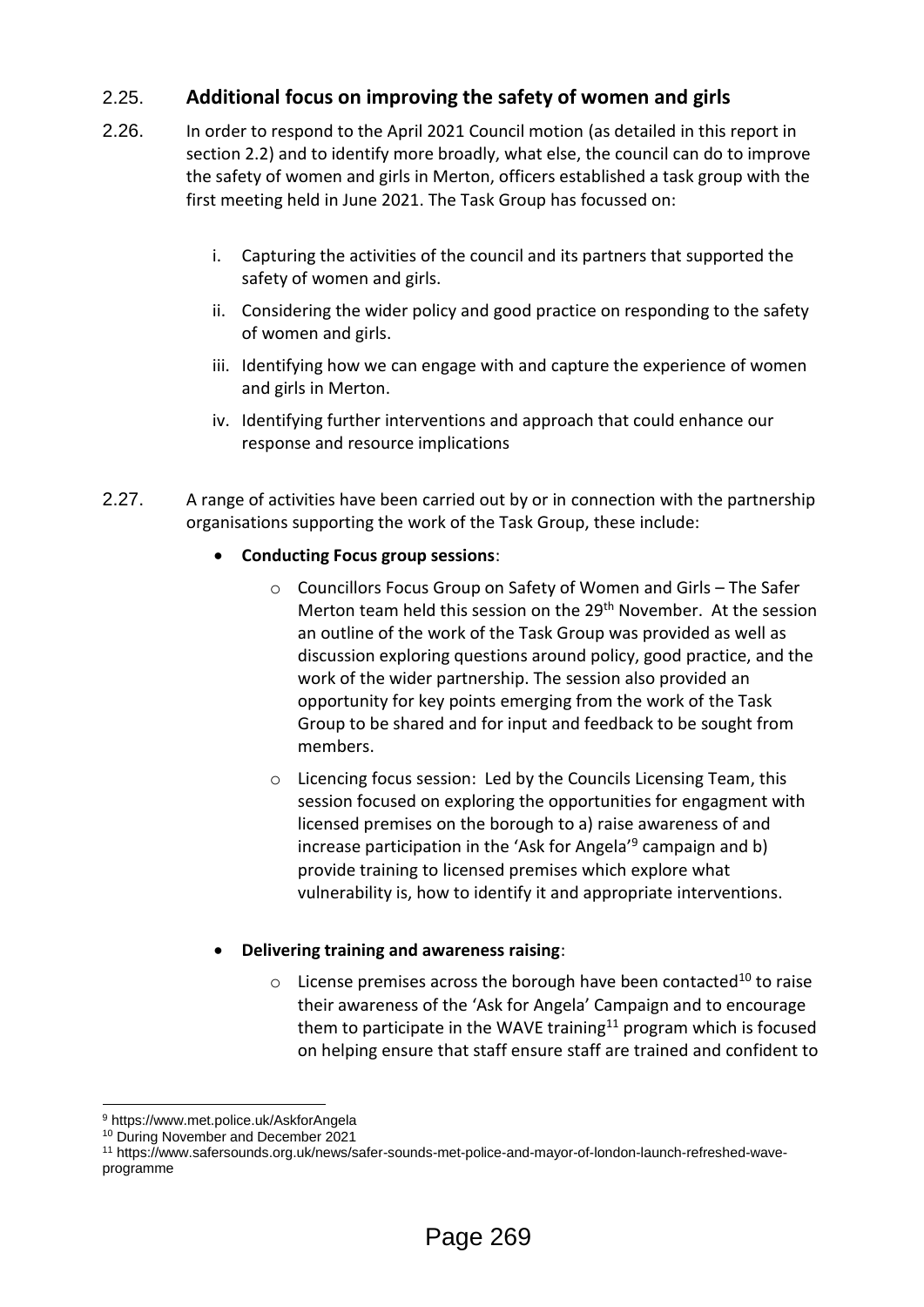actively assist customers in trouble and thus help prevent and reduce violent and sexual offences from taking place.

- o The WAVE Programme is an initiative which has been launched by the Safer Sounds partnership working together with Safer Sounds are working with the Metropolitan Police Service and the Mayor of London. The Programme aims to help keep people safe while enjoying a night out. There are two strands to the WAVE Programme a) the Ask for Angela initiative and b) WAVE Training. WAVE Training is a training session which aims to increase the skills, knowledge and confidence of those working in licensed premises focusing on identifying vulnerability and making appropriate interventions.
- o The Police have allocated a number of officers in the SWBCU to help deliver the WAVE training and Ask for Angela campaign to licensed premises across the borough.
- o The WAVE training explores what vulnerability is, how to identify it and appropriate interventions.
- **Develop proposals for new or enhanced interventions and seek to secure funding for those interventions**:
	- o In July 2021 the Task Group developed and submitted a bid to the Home Office Safer Streets Fund 'Protection Public Spaces 2021/22' for funding towards interventions to improve the safety of women and girls in public places across the borough.
	- o Merton also bid for funding from the Home Office's SWaN (Safety of Women at Night) fund as part of a joint bid with Kingston, Richmond, and Wandsworth.
	- o Whilst both these bids were unsuccessful, the ideas that were developed formed the basis of subsequent proposals as a result of which **£38,000** has been secured to deliver a range of interventions across Merton to improve the safety of women and girls in public spaces.
	- o The £38,000 is comprised of £15,000 approved by Cabinet as part of the Merton 2030 implementation and £23,328 by MOPAC under the LCPF funding. As a result of this funding a range of enhanced interventions to improve the safety of women and girls will be delivered accross the borough and details of these are provided in the 'Enhanced interventions' section below.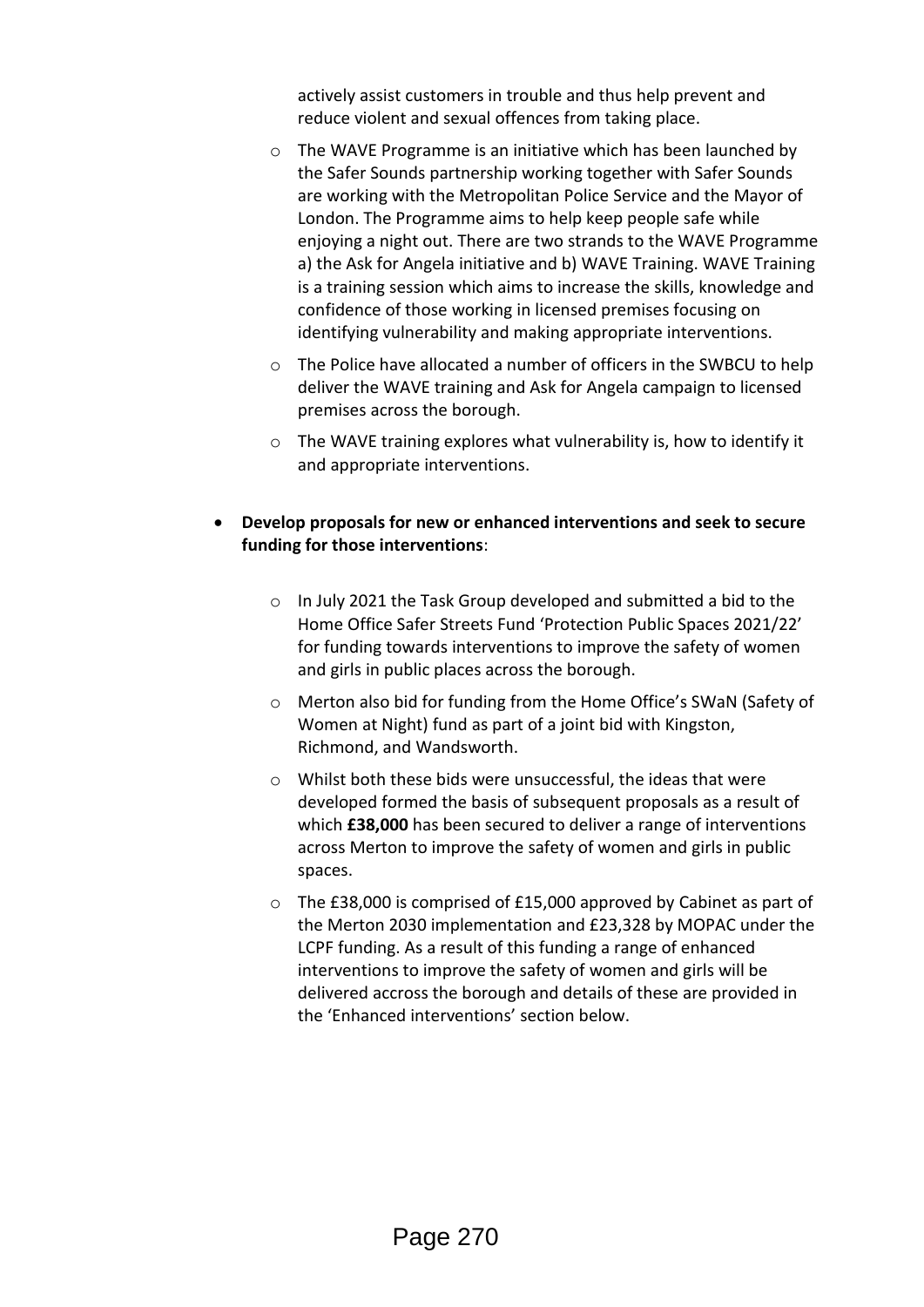## 2.29. **Enhanced interventions to improve the safety of women and girls**

- 2.30. Taking into consideration feedback from the consultation activities as well as analysis of crime data the Task Group has developed plans for a set of interventions aimed at improving the safety of women and girls in public spaces across the borough.
- 2.31. Thanks to the funding provided by Cabinet as part of the Merton 2030 implementation and the MOPAC LCPF funding the following interventions will be delivered:
- 2.32. Investing in extra capacity for street pastors
- 2.33. The funding will enable an additional 20 street pastors to be trained and deployed to busy night time economy locations – focusing on the areas where women have raised concerns about safety at night. This expansion of the already well regarded Merton street pastor scheme by this will make a real difference increasing the presence and safety at the key locations. (Funding in place: £26,000).
- 2.34. Targeted Training and support for NTE staff
- 2.35. The Council's Licensing team will deploy a dedicate roving Welfare Licensing Officers to check premises are promoting welfare and safety inside their premises and checking that vulnerable customers are safe e.g. are looked after in safe haven areas within the premises, SIA door staff are not ejecting drunken customers and leaving them outside the premises in a vulnerable state. These officers will mainly be deployed being between 7pm and 4am, Friday and Saturdays. The funding will enable two officers to be deployed across eight weekends during 2022. (Funding in place: £12,328)

## 2.36. Safety of Women and Girls at night survey

- 2.37. The survey will be delivered, carried out and analysed by Crimestoppers and will seek to address the intelligence gap in relation to the safety of women and girls within the night time economy as well as considering a number of other linked issues such as exploitation and modern day slavery. The survey will be a key means of intelligence gathering around concerns that are not routinely reported to police and partners. It will offer both an anonymised response and the facility to add details for further consultation. (Funding in place £1000)
- 2.38. The survey results (and the engagment activity undertaken in the carrying out of the survey) will assist in:
	- Identify potentially vulnerable locations and risk factors in the evening and night time economy.
	- Consider the level of understanding that staff and management at night time economy venues have around there role and responsibilities re reducing the potential for harm in the night time economy.
	- Help identify strategies to manage/deal with the different vulnerabilities, including non-threatening communication techniques.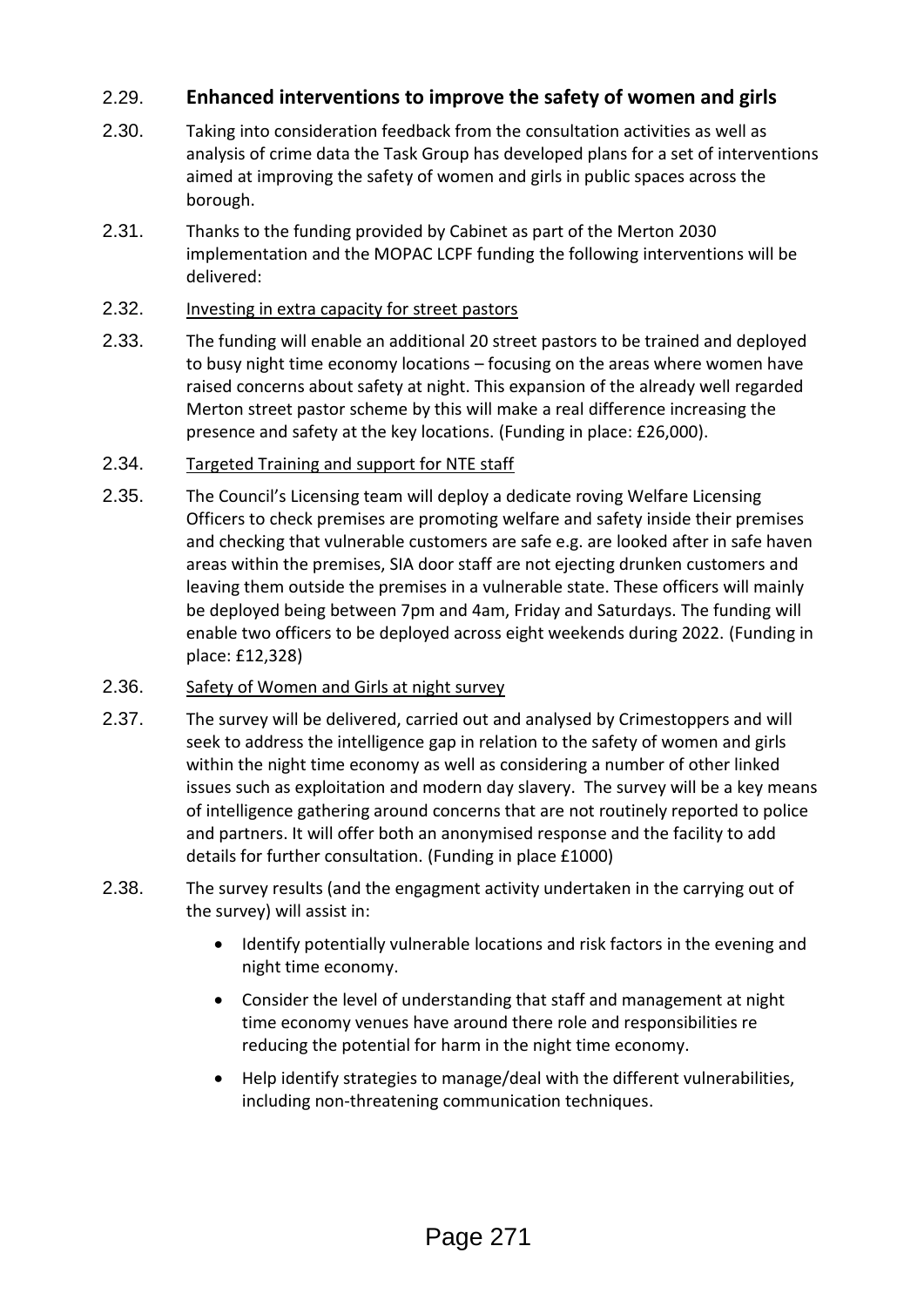- Inform the development of tools to ensure the night time economy venues are prepared and equipped to identify and manage potential vulnerability in the night time economy.
- Provide a greater understanding and insight into the disproportionate impacts of violent crime on different ethnic minorities and help us understand how we can best ensure that victims of violent crime who are women from ethnic minorities do not face additional barriers when seeking help and support.
- Help inform decisions as where to focus efforts on upskilling night time economy venues with good practice as how to identify and spot the signs and deal with vulnerability and exploitation.

## 2.39. **Communications**

Alongside the roll out of the above interventions the Safer Merton team and Merton Council's Communications Team will be developing and delivering a communications campaign focused on raise awareness around the safety of women and girls in the borough. The campaign will include coverage of a number of themes (linked together under the broader subject of Violence against Women and Girls), namely:

- The Safety of women and girls in public places
- Sexual Violence
- Sexual Harassment
- Modern day slavery, and
- Domestic Abuse.

## 2.40. **Next steps**

## 2.41. Mayor's Night Safety Charter

- 2.42. The Women's Night Safety Charter was introduced by the Mayor of London and is part of Mayors Tackling Violence against Women and Girls Strategy and London's commitment to the UN Women Safe Cities and Safe Public Spaces global initiative.
- 2.43. To support the Women's Night Safety Charter, organisations that operate at night are asked to sign up to some simple pledges. Organisations that have signed up are published on the Mayors website. As well as business organisations, 20 London Boroughs has also signed up. The pledges are as follows:
	- Nominate a champion in your organisation who actively promotes women's night safety.
	- Demonstrate to staff and customers that your organisation takes women's safety at night seriously, for example through a communications campaign.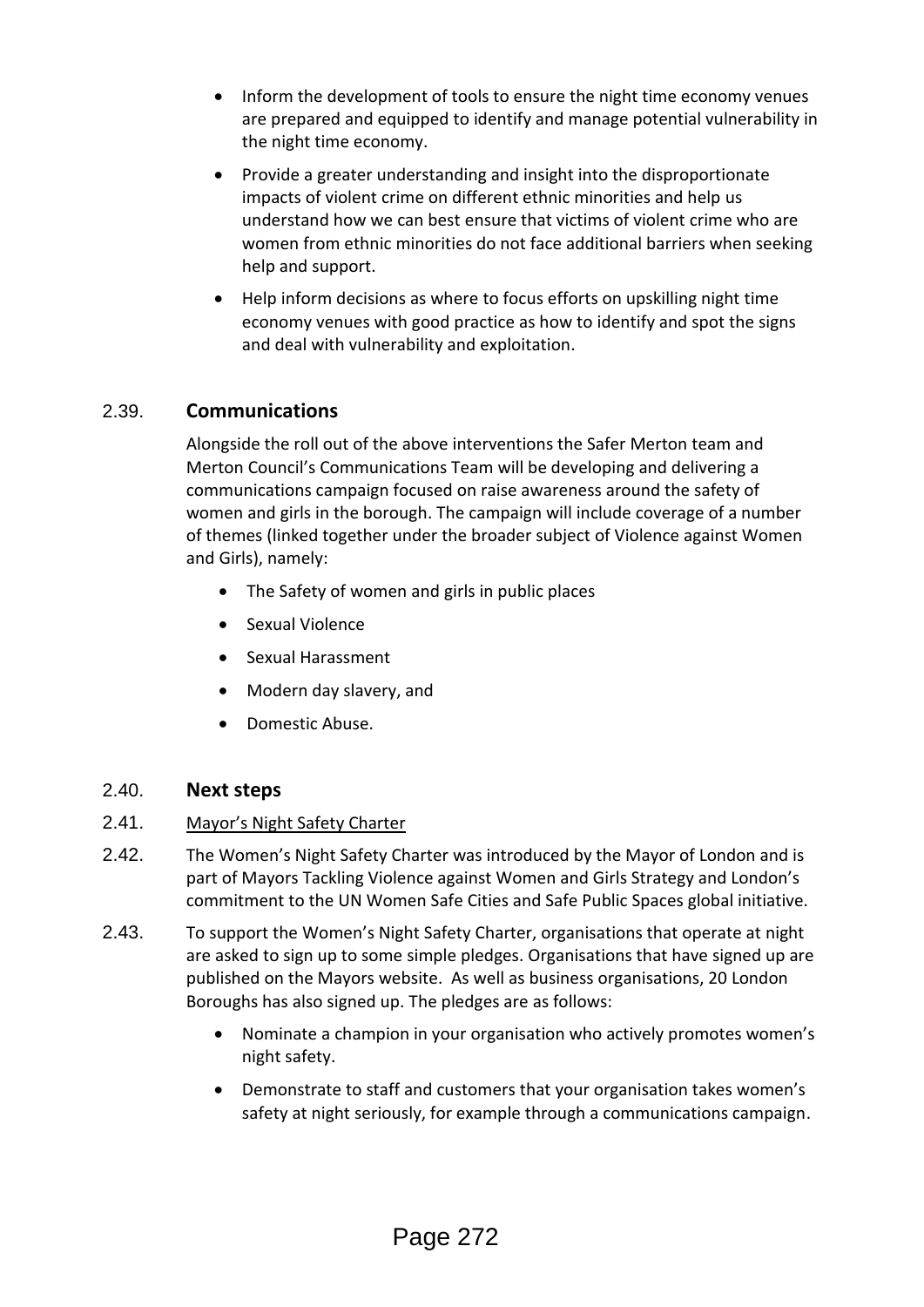- Remind customers and staff that London is safe, but tell them what to do if they experience harassment when working, going out or travelling.
- Encourage reporting by victims and bystanders as part of your communications campaign.
- Train staff to ensure that all women who report are believed.
- Train staff to ensure that all reports are recorded and responded to.
- Design your public spaces and work places to make them safer for women at night.

## 2.44. The Safety of Women and Girls Task Group

- 2.45. Officers will take steps to implement the enhanced interventions (as detailed in section 2.29 of this report) and will provide updates as to the outcomes of those interventions. In addition during 2022/23 the Task Group will re-convene to look at the following themes:
	- a) Focusing on Perpetrators,
	- b) Focusing on Victims
	- c) Focusing on understanding and addressing disproportionality
	- d) Focusing on Schools
	- e) Communications
	- f) Older victims
	- g) Transport

## 2.46. **Recommendation**

- 2.47. That the committee note the work undertaken and to be undertaken to help improve the safety of women and girls in Merton.
- 2.48. That the committee endorse a recommendation to Cabinet that Merton Council sign up to the Mayor's Night Safety Charter (as a statement of the Councils commitment to improving the safety of women and girls and in light of the range of measures being implemented).

## **3 ALTERNATIVE OPTIONS**

3.1. That the committee does not endorse the recommendation that Merton sign up to the Mayor's Night Safety Charter (this alternative option is not recommended)

## **4 CONSULTATION UNDERTAKEN OR PROPOSED**

4.1. The safety of women and girls Task Group has taken into consideration results from The 2021 Safer Merton Community Survey, the Annual Residents Survey and the Your Merton Survey (conducted during spring and summer 2021).